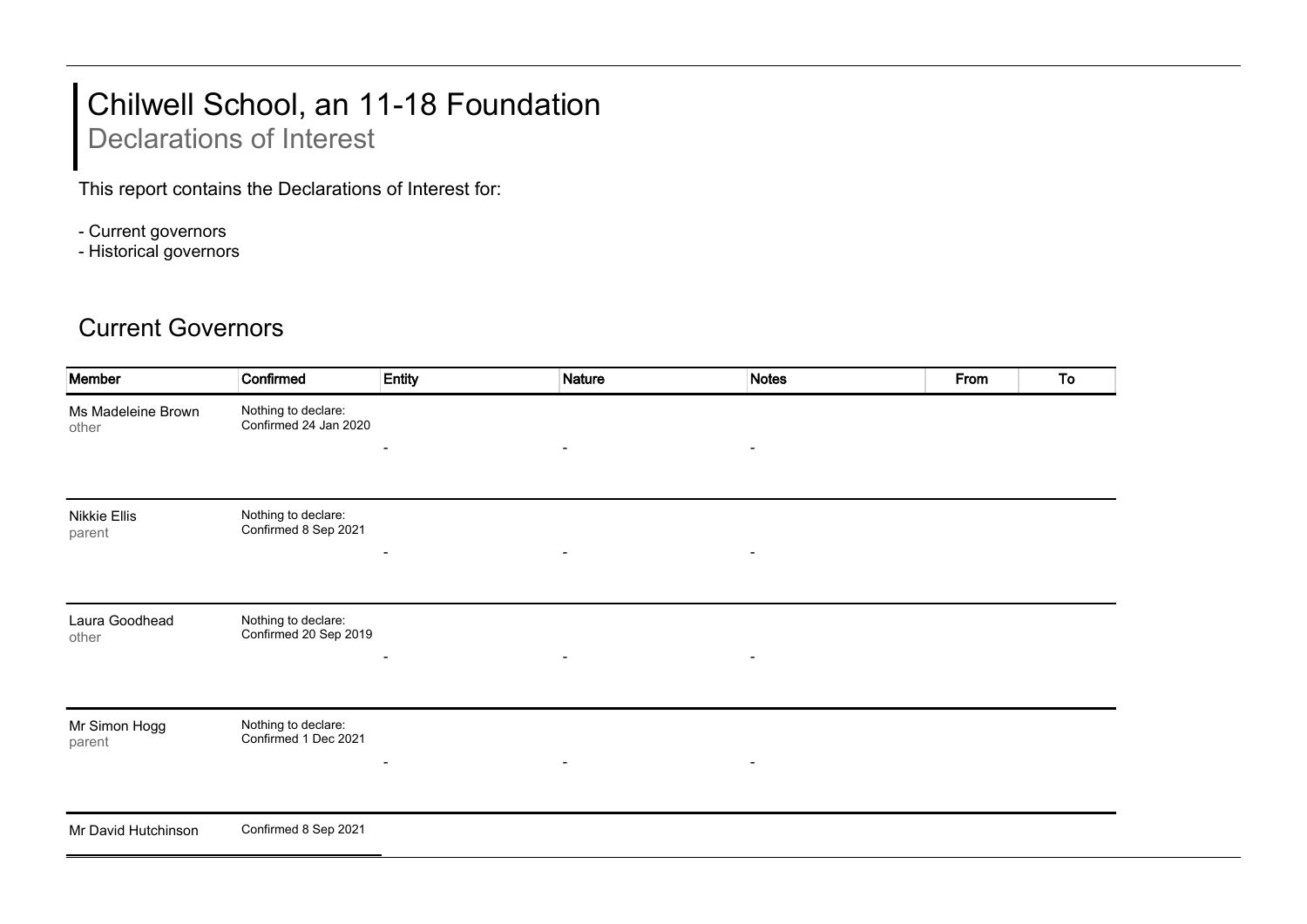| Mr David Hutchinson              | Confirmed 8 Sep 2021                         | Hutchinson Mediation                              | Freelance          | I have not carried out any<br>mediation work at schools<br>for which i am the Clerk to | 10 Nov 20 |
|----------------------------------|----------------------------------------------|---------------------------------------------------|--------------------|----------------------------------------------------------------------------------------|-----------|
|                                  |                                              | <b>NCC</b>                                        | Clerk to Governors |                                                                                        | 23 Nov 20 |
| Mrs Claire Kay<br>co-opted       | Nothing to declare:<br>Confirmed 8 Sep 2021  |                                                   |                    | $\overline{\phantom{a}}$                                                               |           |
|                                  |                                              |                                                   |                    |                                                                                        |           |
| Miss Jayne Littlewood            | Confirmed 25 Jan 2022                        |                                                   |                    |                                                                                        |           |
|                                  |                                              | Abbey Primary School                              | Governor           |                                                                                        | 07 Jun 16 |
|                                  |                                              | Forest Town Primary<br>School                     | Governor           |                                                                                        | 22 Jun 21 |
| Kirsty Lowde<br>other            | Nothing to declare:<br>Confirmed 29 Sep 2021 | $\overline{a}$                                    | $\blacksquare$     | $\blacksquare$                                                                         |           |
| <b>Greg Marshall</b><br>co-opted | Confirmed 1 Dec 2021                         |                                                   |                    |                                                                                        |           |
|                                  |                                              | Broxtowe Labour Councillor Elected representative |                    | - Elected Labour Councillor<br>on Broxtowe Borough<br>Council                          | 01 Dec 21 |
| Fran McKay<br>authority          | Not confirmed                                |                                                   |                    | $\overline{\phantom{a}}$                                                               |           |
| Siobhan Neary<br>co-opted        | Nothing to declare:<br>Confirmed 21 Feb 2022 |                                                   |                    |                                                                                        |           |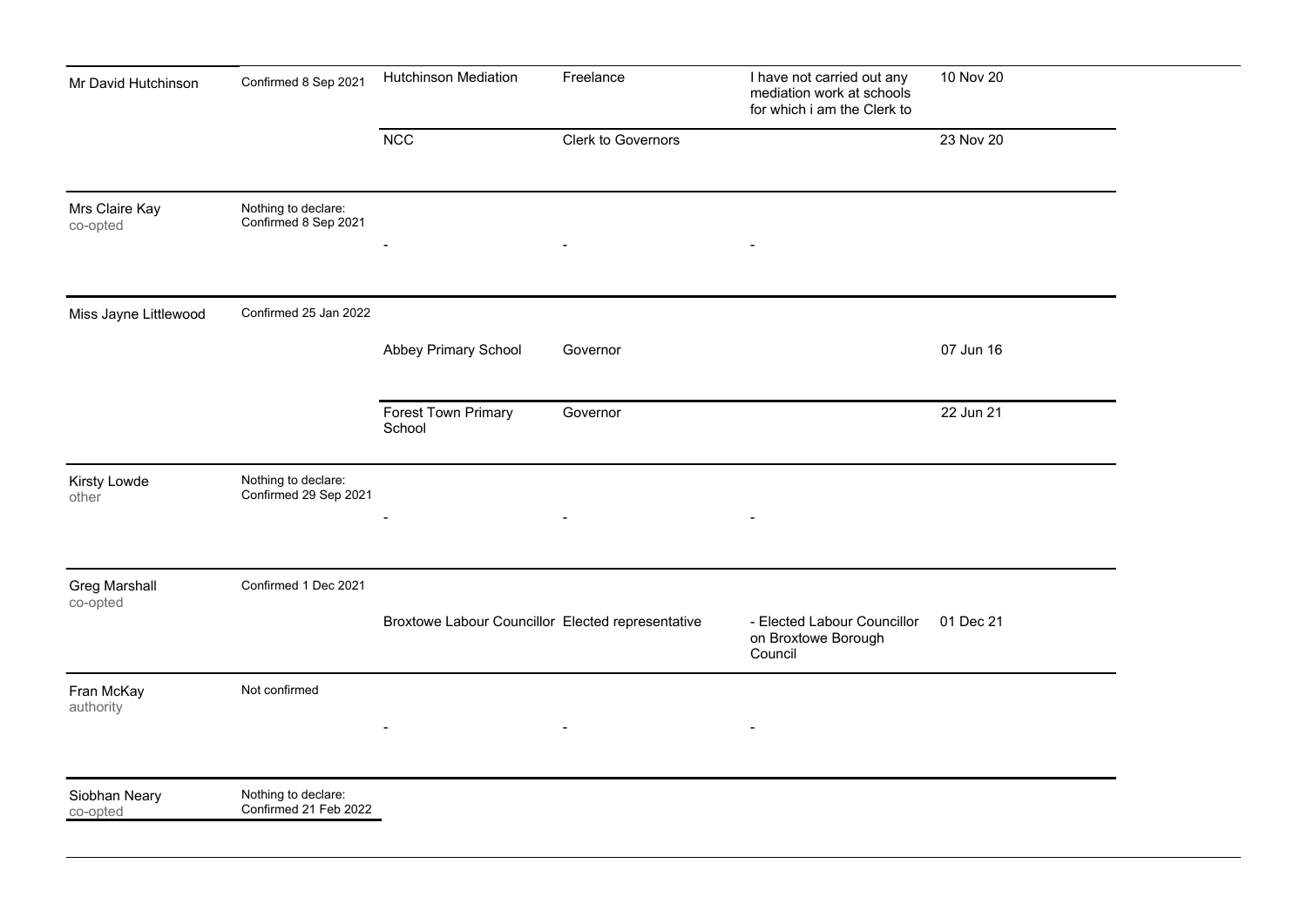| Siobhan Neary<br>co-opted            | Nothing to declare:<br>Confirmed 21 Feb 2022 |                          | $\sim$                                           | $\blacksquare$                                                         |           |
|--------------------------------------|----------------------------------------------|--------------------------|--------------------------------------------------|------------------------------------------------------------------------|-----------|
| Mr Andy Palmer<br>co-opted           | Nothing to declare:<br>Confirmed 1 Dec 2021  |                          | $\overline{\phantom{a}}$                         | $\qquad \qquad \blacksquare$                                           |           |
|                                      |                                              |                          |                                                  |                                                                        |           |
| Mr David Phillips<br>headteacher     | Nothing to declare:<br>Confirmed 30 Sep 2021 |                          | $\blacksquare$                                   | $\blacksquare$                                                         |           |
|                                      |                                              |                          |                                                  |                                                                        |           |
| Paul Sweeney<br>other                | Nothing to declare:<br>Confirmed 10 Feb 2021 |                          |                                                  |                                                                        |           |
|                                      |                                              |                          |                                                  |                                                                        |           |
| <b>Kcarrie Valentine</b><br>co-opted | Confirmed 1 Dec 2021                         |                          |                                                  |                                                                        |           |
|                                      |                                              | <b>ASCL</b>              | <b>Director ASCL Professional</b><br>Development | Director of ASCL PD<br>Services. Supplying<br>professional development | 04 Jan 15 |
|                                      |                                              | Mowbray Education Trust  | Trustee                                          |                                                                        | 10 Nov 21 |
| Mr Andrew Widdowson<br>staff         | Nothing to declare:<br>Confirmed 2 Feb 2021  |                          |                                                  |                                                                        |           |
|                                      |                                              | $\overline{\phantom{a}}$ | $\sim$                                           |                                                                        |           |
| Sarah Williams<br>other              | Not confirmed                                |                          |                                                  |                                                                        |           |
|                                      |                                              |                          | $\overline{\phantom{a}}$                         | $\overline{\phantom{a}}$                                               |           |
|                                      |                                              |                          |                                                  |                                                                        |           |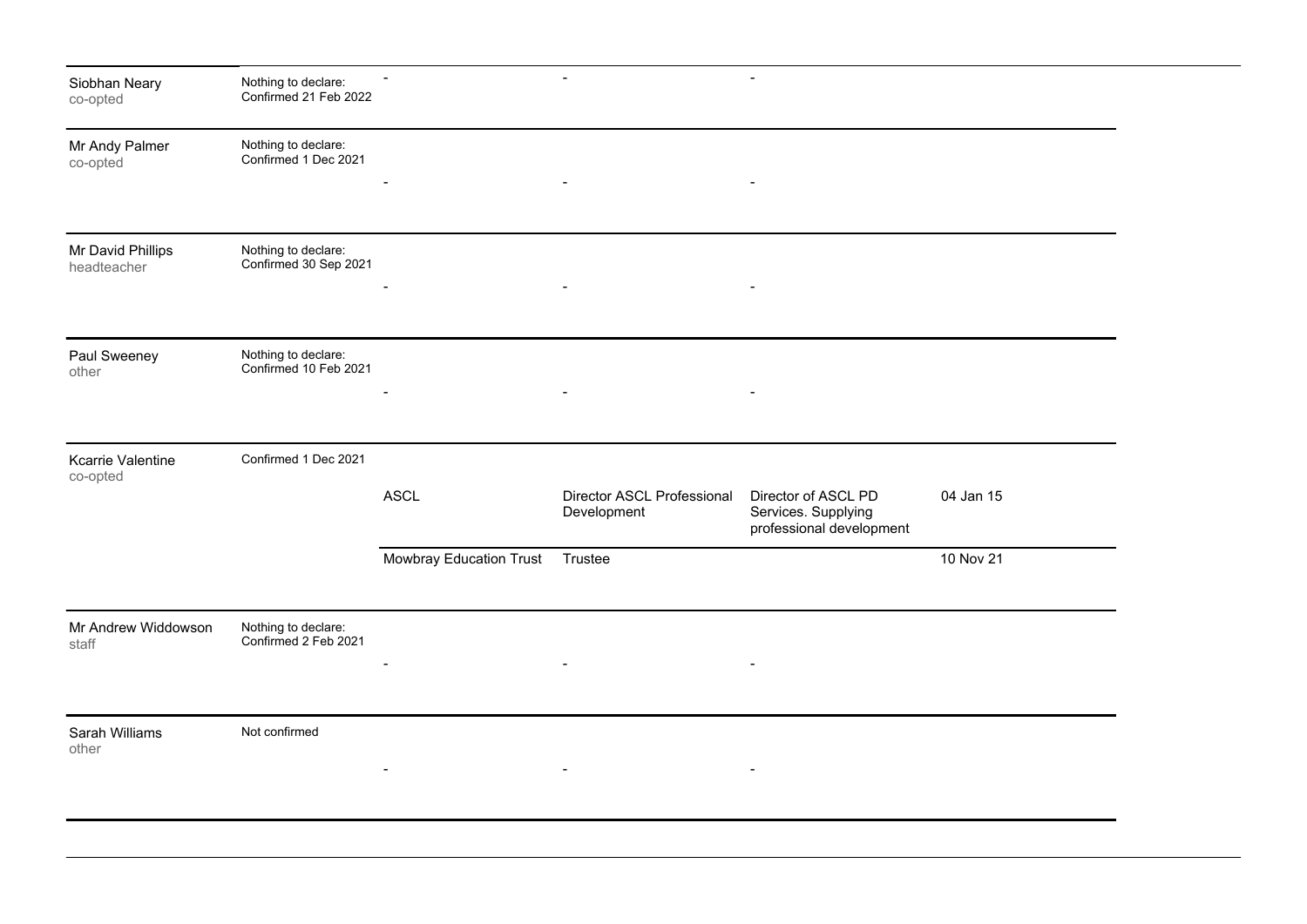| Mr Nicholas Wilson<br>co-opted   | Confirmed 30 Sep 2021 |                                 | None           |           |
|----------------------------------|-----------------------|---------------------------------|----------------|-----------|
|                                  |                       | The Mathematical<br>Association | Council Member | 01 Apr 20 |
| Mr Michael Wisher<br>partnership | Confirmed 19 Jan 2022 | Nottingham College              | Vice Chair     |           |